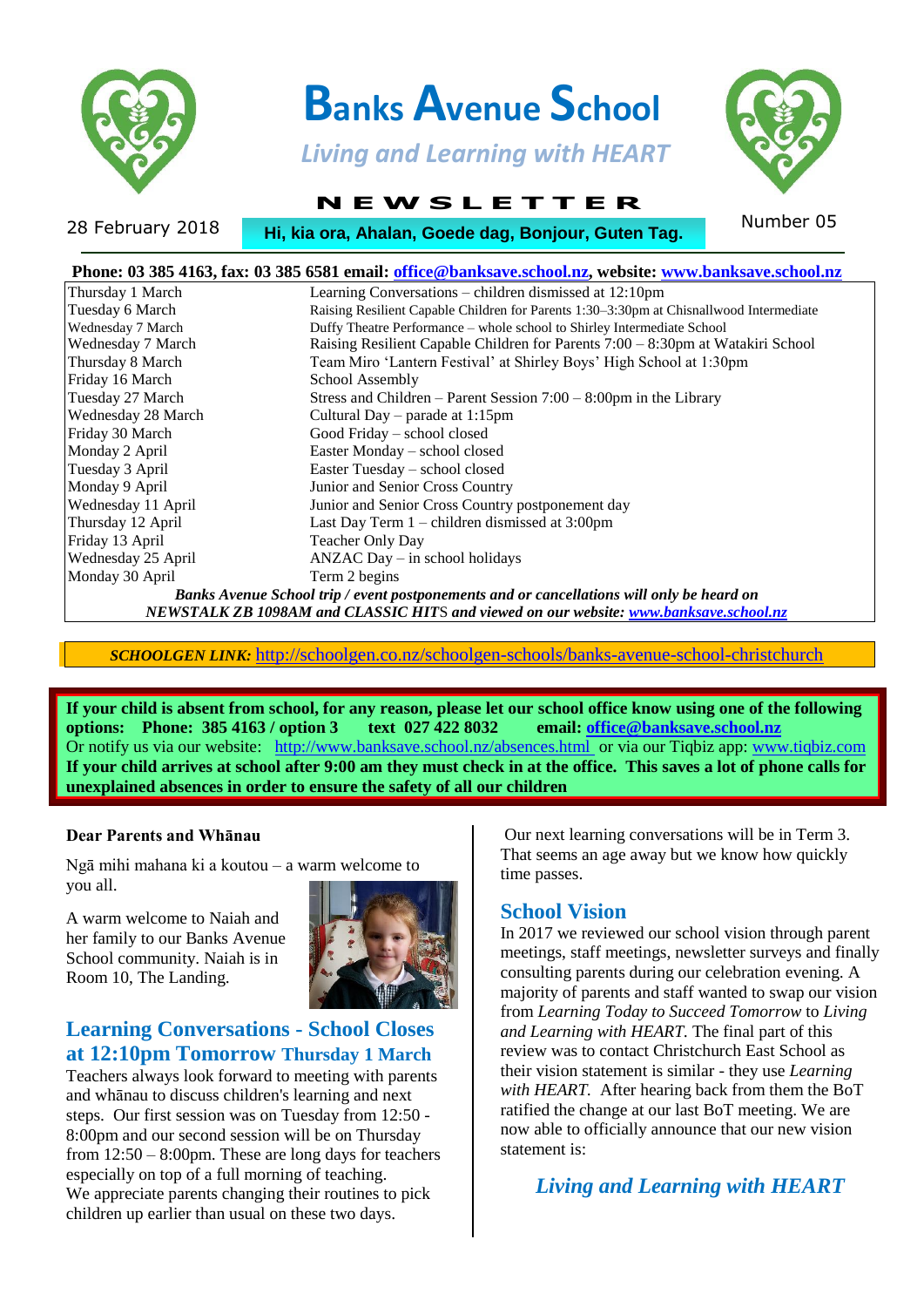# **'HOT SHOT' LEARNER'**



Solomon is showing HEART every day in The Landing (Rms  $9 \& 10$ ) by caring about others, using a kind voice and helping out whenever he can.

Well done Solomon. Keep up the great work  $\odot$ 

### **School Policies**

Parents have full access to all of our school policies through *School Docs*

[http://banksave.schooldocs.co.nz/Logon.aspx?ReturnU](http://banksave.schooldocs.co.nz/Logon.aspx?ReturnUrl=%2f)

łs

[rl=%2f](http://banksave.schooldocs.co.nz/Logon.aspx?ReturnUrl=%2f) Log in: *banksave*;

password: *banks.* This term we are reviewing Home Learning. Parents can log into *school docs*, search *Home Learning* and then give feedback by clicking on the icon in the top right hand corner.



**UNDER REVIEW** Term 1, 2018

#### **Stress and Children - Parent Session Tuesday 27 March 7:00 -8:00pm**

Liz McNaughton, a Resource Teacher of Learning and Behaviour, is working closely with Kathleen Liberty in supporting schools, children and families of children who are displaying some post-traumatic stress disorder symptoms (PTSD).

Liz has offered to run a parent session in late March. This aligns with the changes we have made at school with our timetable and our snack breaks.

We will offer a crèche on the night as we would encourage parents to make the most of Liz's expertise and join us for this session.

During our parent evening Liz will discuss how stress affects our bodies, the coping behaviour everyone uses and offer practical strategies to support our children.

"Stress in daily life is a normal part of every child's experience and there is no way of avoiding it completely. For example, forgetting homework, losing a sunhat and struggling to learn to read, all represent some common stressors that children may encounter in everyday life. In fact, manageable amounts of stress can sometimes help a child to become stronger and more resilient.

Young children's autonomic nervous systems do not distinguish between daily stressors and life-threatening events, and their stress system may already have been made more sensitive to stress due to their past experiences. Therefore, when a child becomes stressed at school over a broken pencil, losing their sunhat, or the challenge of learning a new word during reading, their body can react as if they were facing a life-ordeath situation. This can make the child vulnerable to the process of developing positive mental and emotional regulation. There are many ways that children learn to cope with stress – some of these are positive and can help a child grow and develop, while some are negative and can bring about behaviours that prevent a child from functioning in a way that supports their healthy development and learning. Most children have more than one coping strategy, and the ages of 5 to 10 years are the time when coping styles start changing."

#### **Junior Module Flower and Rock Session**

Many thanks to all of the families who came down to support our event last Friday. It was fantastic to see you all. The junior school was filled with the smell of flowers, the sight of amazing food creations and flower arrangements as well as the careful painting of rocks. As always this annual school event is a highlight for the term in the Junior Module.

#### **Duffy Theatre Performance 7 March**

The whole school is walking to Shirley Intermediate School on 7 March at 10:30am -

12:10pm for a Duffy Theatre Production. If you can help us supervise our children on the walk there and back and watch the performance yourself with us, please let your child's teacher know and we will provide you with the necessary forms.



#### **School Garage Sale**

We have a selection of older chairs, tables and forms

that we are offering to parents for a donation. These will be on display on the back court on Thursday when school finishes at 12:10pm.

See Steve if you are keen to purchase any items.

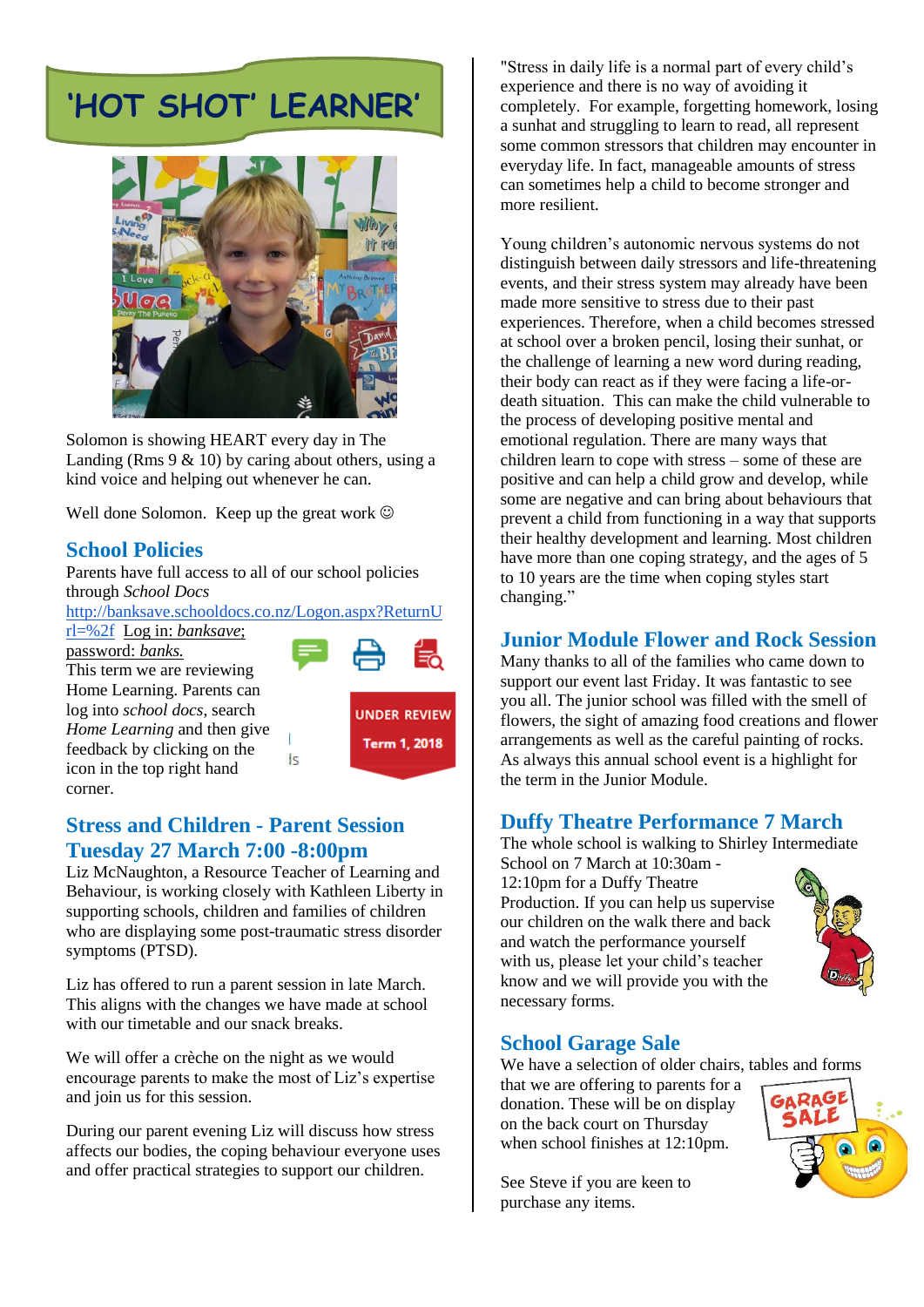# **Help Needed - Sandwich Makers**

Most of our children are bringing their morning snack (wholemeal sandwich) from home, however, we have a small number of children in each class who are not (for a number of reasons). In order to

be inclusive of everyone we need a a couple of parents to come in and make up a few additional loaves of bread each day; we don't intend to



permanently supplement the snacks but we would like to endeavour to get the majority of children and families on board. Can you spare half an hour? Anytime from 8:30 - 9:15am? Call in to see me or flick me an email to: [tburnside@banksave.school.nz.](mailto:tburnside@banksave.school.nz) We would like to start next Monday and would be aiming at two weeks.

#### HEART **Tokens**

Congratulations to the following children who have all earned 25 HEART tokens - well done!

**Excellence**: Kai Kai O (Roto)

**Aroha:** Riley M (Roto)

**Respect:** Natalia K (Tuis)

#### **Fifty HEART Tokens**

Congratulations - these children have earned a wristband.

**Excellence**: Amber B, Luca E, Ashley M, Ryan C, Makaii W, Maryam A, Erin H, Orlando S (Rm 7), Xanthe L, Ava N, Stasci T, Sasha Mac, Ben S, Lachlan K, Roddy G, Isileli H, Caitlin W, Keegan V (Dudley), Mary-anne S and Solomon T (Roto).

**Respect:** Declan H, Makaii W (Rm 7), Honor G, Christopher P (Tuis), Romi M (Dudley.



**Togetherness:** Xanthe L, Lachlan K and Callum W (Dudley).

#### **Banks Ave Mentoring Programme BAMP**

Look at the smile on these boy's faces. They have just

had their first mentoring workshop with Murray, a friend of our school. Murray is teaching them how to use tools to build things. This week they have made a birdhouse.



Have you got skills to offer? Would you like to make a child smile? Talk to Belinda in AWA (Rm 26). We are always grateful for new mentors.

# **Christian Religious Education - Bible in Schools**

For many years BAS has offered Bible in Schools to some year groups. Last year it was our year twos and threes. Bob Jaeger is our school chaplain and he has been presenting these sessions for us for more than twenty years. Sessions usually take thirty minutes and occur in school time on a Wednesday. Bible in School (or CRE) is not compulsory and some children choose to opt out, for a variety of reasons. These children are supervised until the session is over.

CRE is a fun programme that encourages children to make positive life choices, grow in character and relate well to others. Children reinforce values that connect to the curriculum. They include bible stories that help reinforce messages like: treat others how you want to be treated, show respect, do your best, be a good friend, help others and ask for help, make good choices and help others make good choices.

We believe these sessions are very worthwhile, however, as our timetable seems to get busier and busier we are looking at changing the time of these sessions to before school - that is 8:30 - 9:00am on a Wednesday morning. These sessions would be open to all age groups across the school - NE to year 6 pupils.

Would you be keen for your child / children to attend these sessions? We are looking at an expression of interest at this stage. We would expect to begin the class mid-March.

If you are keen for your children to attend these sessions please complete the form at the bottom of this newsletter or go onto our school website and complete the expression of interest.

<http://www.banksave.school.nz/latest-news-2018.html>

#### **Parent donations /Payment Declaration**

BAS does not ask for parent donations in term 1 as we realise parents have already paid a significant amount of money at the beginning of the year. In terms 2-4 we will ask for a voluntary donation of \$20 per term per child or \$30 per term if you have more than one child at BAS.

Last Wednesday we sent home a 'Declaration Form' for each family to complete and return to our school office. This is your agreement with BAS to pay for goods and services organised by BAS for your children during the school year. All trips and activities are to be paid for before the event occurs unless you have talked to Colleen and have set up and automatic payment. All school accounts must be paid in full by Monday 3 December 2018.